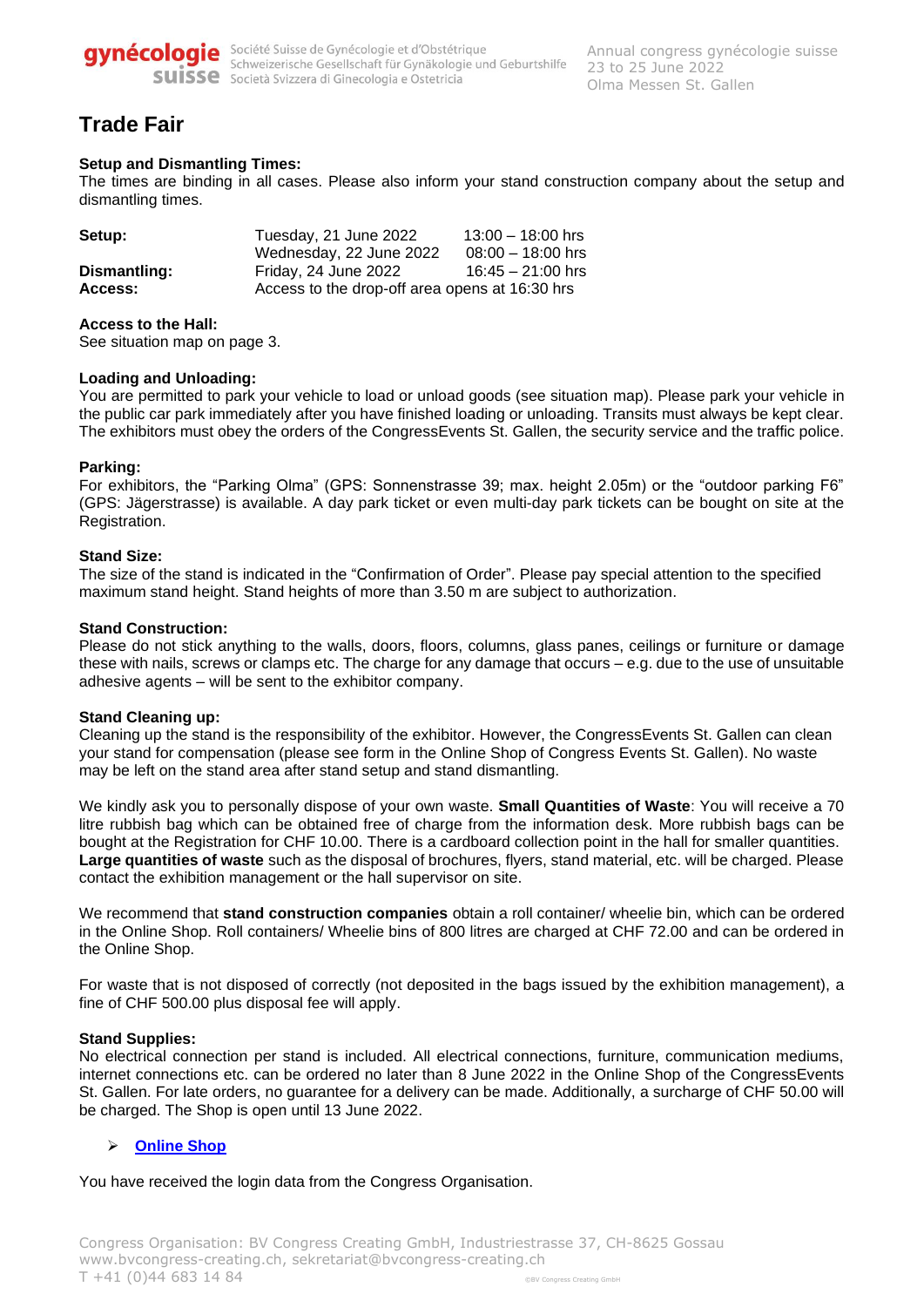

# **Electricity Connection for Stands of 25m<sup>2</sup> or more**:

A sketch with the electricity connection drawn in is urgently required by **15 May 2022**: Please send the plan to: [sekretariat@bvcongress-creating.ch](about:blank) (this is not an order, electricity must be ordered separately via the Online shop). No special requests can be guaranteed after 15 May 2022.

For stands up to 25m<sup>2</sup>: If you need an exact, specific placement of electricity/water connections and suspension points, please send your stand construction concept with corresponding sketch to [sekretariat@bvcongress](about:blank)[creating.ch](about:blank) by 15 May 2022.

#### **Delivery of Goods:**

Day of delivery: from Tuesday, 21 June 2022, 13:00.

Neither the Exhibition Management nor CongressEvents St. Gallen sight any arriving deliveries or take care of them. Deliveries must be placed on the stand by the hauler and respectively be picked up. CongressEvents St. Gallen and BV Congress Creating GmbH do not take any liability for the goods.

**Address:** Genossenschaft Olma Messen St. Gallen Halle 9.1 SGGG-Kongress 23. – 25.06.2022 Company: \_\_\_\_\_/ Stand No.: \_\_\_\_ (must be listed mandatory) St. Jakob-Strasse 94 9000 St. Gallen

#### **Storage of Exhibition Goods:**

For empties and storage of material there is the possibility to rent open or lockable storage areas, either in the Online Shop or on site.

# **Transportation of Exhibition Goods:**

CongressEvents St. Gallen cannot perform forwarding services for exhibitors nor can they supervise any material. Please contact directly any other forwarding agent of your choice.

#### **Admission to the Congress Centre:**

Exhibitors have access to the halls of Olma Messen on presentation of the Congress ticket issued by the Congress Organisation. The Congress tickets will be sent to the employees by e-mail and must be printed out and presented at the Congress. Please order the Congress tickets for exhibitors' employees using the registration form on the website.

➢ Registration [of Employees](about:blank)

Last order date 1 June 2022 A processing fee of CHF 30.00 (excl. VAT) will be charged for changes/corrections after 1 June 2022.

#### **Catering at the Stand**

Any food and drinks handed out or sold at the stand must be bought from the exclusive caterer. Säntis Gastronomie AG offers a variety of warm and cold meals for catering at the stand.

#### **Food for Employees of Sponsor Partners**

Employees have the opportunity to eat at the catering stand inside Hall 9.1, Olma Messen St. Gallen during lunchtime.

#### **Welcome Tour:**

The board of gynécologie suisse begins on Thursday, 23 June 2022, at 09:00, with their welcome tour.

#### **Congress Schedule:**

Thursday, 23 June 2022: 09:00 – 17:30 (doors open 08:00) Friday, 24 June 2022: 08:00 – 17:45 (doors open 07:30)

(Prices subject to change, all prices excl. VAT. unless otherwise stated)

#### March 2022